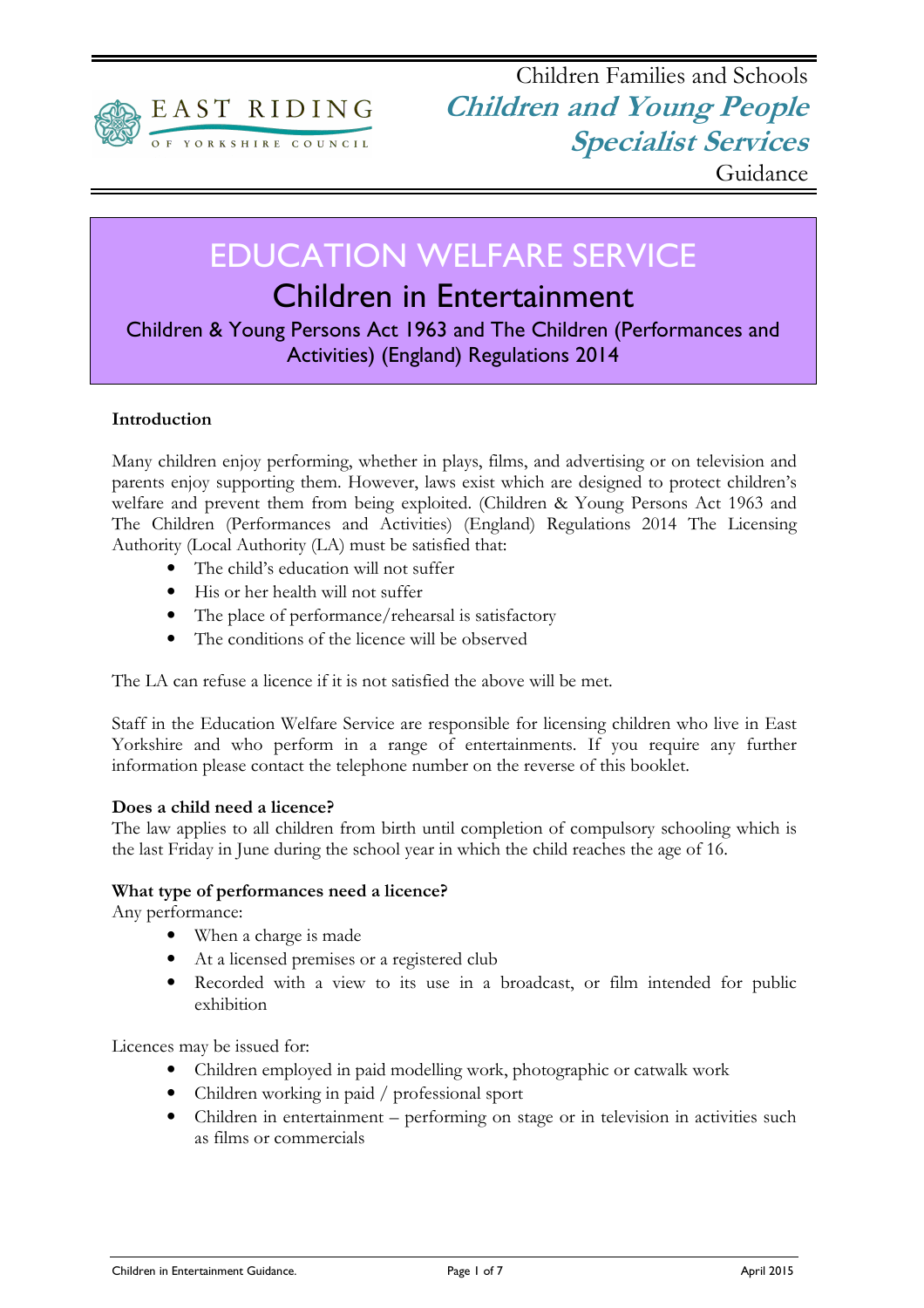# What types of performances do NOT need a licence?

- 1. If a child does not perform on more than four days in any period of six months (providing that there is no absence from school and they are not being paid)
- 2. A performance put on by a body of persons who has been approved by the Secretary of State or the Local Authority providing there is no absence from school and no payment is being made to the child or any other person and the performance is taking place in The East Riding of Yorkshire
- 3. A school performance
- 4. Any activity which the Local Authority does not consider to be a performance

Even where a licence is not required we still prefer to keep a register of children taking part in a performance as the rules and regulations still apply.

# Why have a licence?

A licence is issued for a child to take part in a performance. The licence states the conditions which must be observed to ensure the child's safety and well-being.

No child will be able to be absent from school for a performance without a licence.

# School performances

Schools (but not dance schools) do not need to have licences, except where your child may be involved in commercial work outside normal school activities.

# Maximum days permitted to perform

A child may not take part in performances, including such rehearsals, on more than 6 consecutive days. Any rehearsal on the day of a performance or activity counts towards the permitted hours the child can be at the place of performance or activity. Warm-up time should be taken into account when assessing the amount of time that a child spends in rehearsal.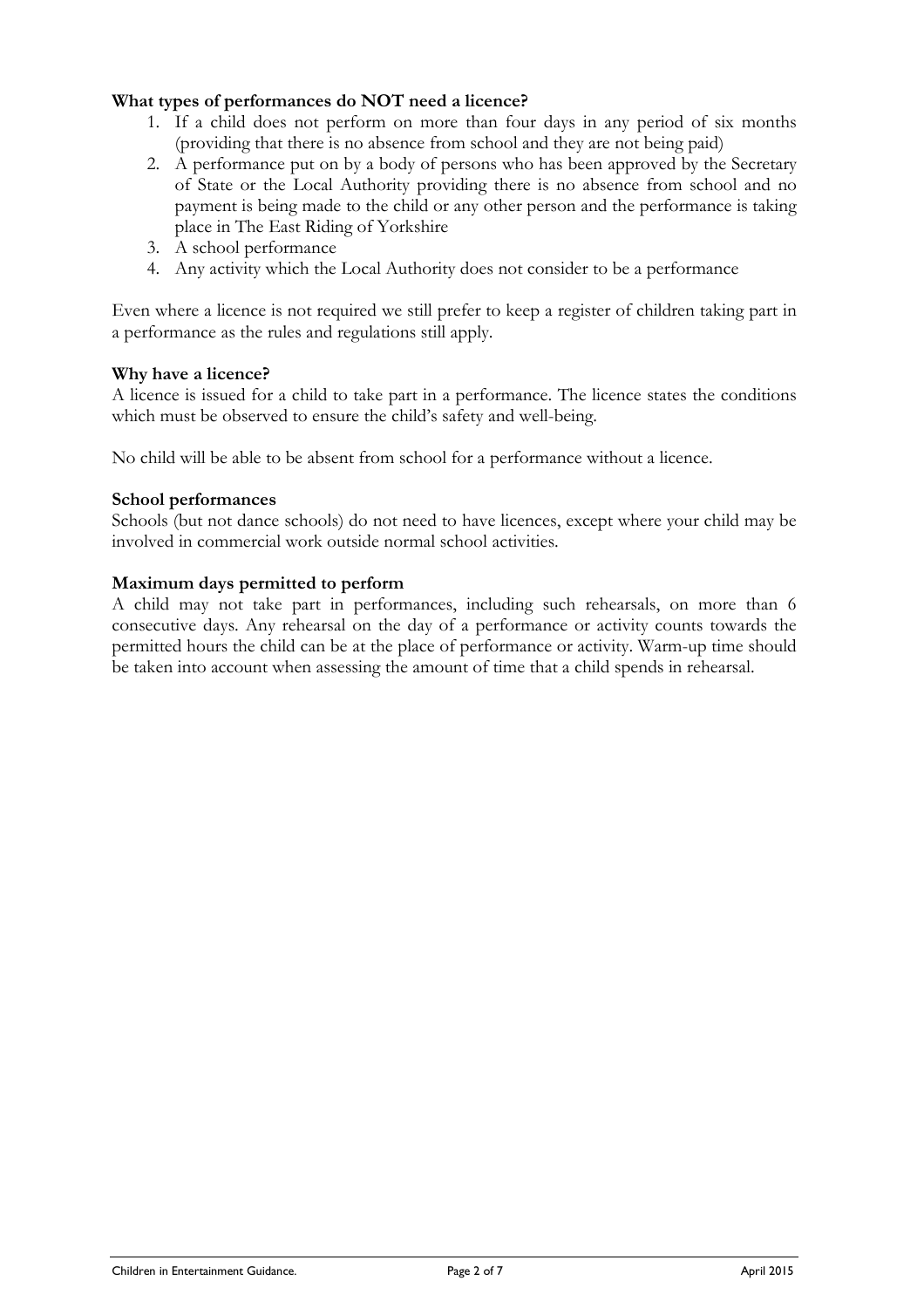| Topic                                                                                                      | Age 0 to 4                                                                                                                                                                                        | Age 5 to 8                                                                                                                                                                                                                                                                                                                                                                                   | Age 9 and over                                                                                                                                                                                                                                                                                                                                                                               |
|------------------------------------------------------------------------------------------------------------|---------------------------------------------------------------------------------------------------------------------------------------------------------------------------------------------------|----------------------------------------------------------------------------------------------------------------------------------------------------------------------------------------------------------------------------------------------------------------------------------------------------------------------------------------------------------------------------------------------|----------------------------------------------------------------------------------------------------------------------------------------------------------------------------------------------------------------------------------------------------------------------------------------------------------------------------------------------------------------------------------------------|
| Maximum number of<br>of<br>at place<br>hours<br>performance<br><b>or</b><br>rehearsal (Reg.22)             | 5 hours                                                                                                                                                                                           | 8 hours                                                                                                                                                                                                                                                                                                                                                                                      | 9.5 hours                                                                                                                                                                                                                                                                                                                                                                                    |
| <b>Earliest</b><br>latest<br>and<br>permitted times<br>at<br>place of performance<br>or rehearsal (Reg.21) | 7am to 10pm                                                                                                                                                                                       | 7am to 11pm                                                                                                                                                                                                                                                                                                                                                                                  | 7am to 11pm                                                                                                                                                                                                                                                                                                                                                                                  |
| Maximum period of<br>continuous<br>performance<br>or<br>rehearsal (Reg.22)                                 | 30 minutes                                                                                                                                                                                        | 2.5 hours                                                                                                                                                                                                                                                                                                                                                                                    | 2.5 hours                                                                                                                                                                                                                                                                                                                                                                                    |
| Maximum total hours<br>performance<br>of<br>or<br>rehearsal (Reg.22)                                       | 2 hours                                                                                                                                                                                           | 3 hours                                                                                                                                                                                                                                                                                                                                                                                      | 5 hours                                                                                                                                                                                                                                                                                                                                                                                      |
| Minimum intervals for<br>meals and rest (Reg.23)                                                           | Any breaks must be<br>for a minimum of 15<br>minutes. If at the<br>place of performance<br>or rehearsal for more<br>than 4 hours, breaks<br>must include at least<br>one 45 minute meal<br>break. | If present at the place<br>of performance<br>or<br>rehearsal<br>for<br>more<br>than 4 hours but less<br>than 8 hours, they<br>must have one meal<br>break of 45 minutes<br>and at least one break<br>of 15 minutes<br>If present at the place<br>of performance<br>or<br>rehearsal for 8 hours<br>or more, they must<br>have the breaks stated<br>above plus another<br>break of 15 minutes. | If present at the place<br>of performance<br>or<br>rehearsal<br>for<br>more<br>than 4 hours but less<br>than 8 hours, they<br>must have one meal<br>break of 45 minutes<br>and at least one break<br>of 15 minutes<br>If present at the place<br>of performance<br>or<br>rehearsal for 8 hours<br>or more, they must<br>have the breaks stated<br>above plus another<br>break of 15 minutes. |
| <b>Education</b> (Reg.13)                                                                                  | N/A                                                                                                                                                                                               | $\overline{\mathbf{3}}$<br>day<br>hours<br>per<br>(maximum of 5 hours<br>per day). 15 hours per<br>week, taught only on<br>school<br>days.<br>Minimum of 6 hours<br>in<br>if<br>week<br>a<br>aggregating<br>4<br>over<br>week period or less.                                                                                                                                                | $\mathbf{3}$<br>hours<br>day<br>per<br>(maximum of 5 hours)<br>per day). 15 hours per<br>week, taught only on<br>school<br>days.<br>Minimum of 6 hours<br>in<br>week<br>if<br>$\mathbf{a}$<br>aggregating<br>over<br>4<br>week period or less.                                                                                                                                               |
| break<br>Minimum<br>between performances<br>(Reg. 23)                                                      | 1 hour 30 minutes                                                                                                                                                                                 | 1 hour 30 minutes                                                                                                                                                                                                                                                                                                                                                                            | 1 hour 30 minutes                                                                                                                                                                                                                                                                                                                                                                            |
| Maximum consecutive<br>days to take part in<br>performance<br>or<br>rehearsal (Reg.26)                     | 6 days                                                                                                                                                                                            | 6 days                                                                                                                                                                                                                                                                                                                                                                                       | 6 days                                                                                                                                                                                                                                                                                                                                                                                       |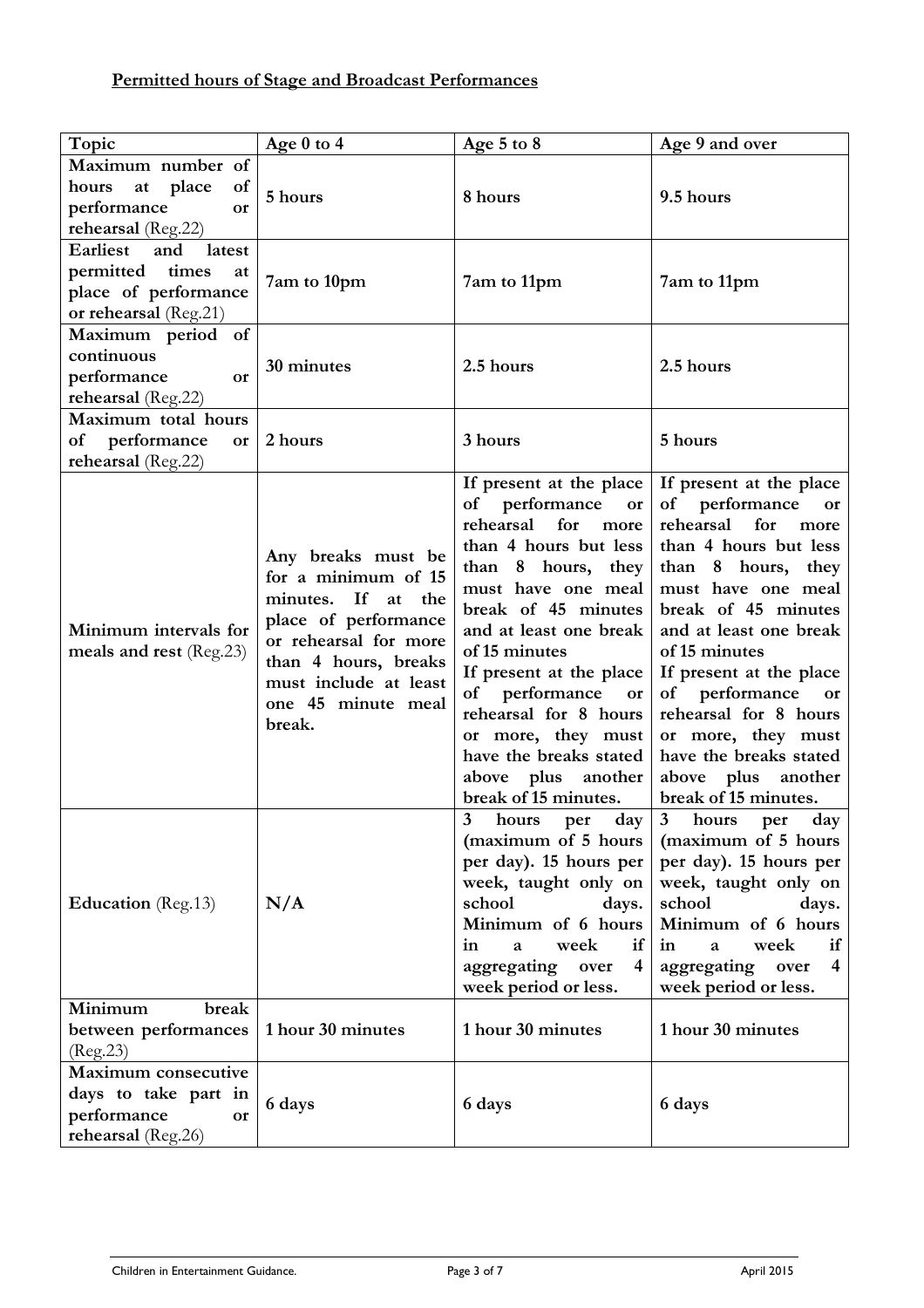# Is there a time limit?

It is essential that your child obtains his / her licence before the performance takes place, therefore we ask for the application to be sent to us at least three weeks before the show or rehearsals are due to start. We always try our best to issue a licence but sometimes, if the application is very late, we may not be able to issue a licence for your child's performance.

#### Medical requirements

In order to ensure that a child is medically fit to take part in a performance, The East Riding of Yorkshire Council may require a letter from the child's G.P stating she / he is fit to perform.

A medical is compulsory for:

- Film or television performances
- Performances lasting more than a week in which your child is expected to perform for six days during that week (five days for sound broadcast)
- Every month for performance runs lasting more than four weeks
- Medical Certificates are required with applications for children wishing to take part in licensed performances in any television or film work, regardless of any number of days, or half days under the conditions of the licence
- For broadcast performances, such as radio productions, a child can perform on no more than 6 days in a six month period without the need of a medical certificate

#### Travel arrangements

The licence holder should make sure that suitable arrangements are made for the child to be returned home, or to another agreed destination, after the last performance or rehearsal on each day.

A child's age should be taken into account when making these arrangements and the arrangements must be suitable for the age of the child.

Chaperones must be kept fully advised of all arrangements made for children in their care.

#### Performances abroad

No child is permitted to go abroad (outside Great Britain and Eastern Ireland) for the purpose of:

- Singing
- Playing
- Modelling
- Performing
- Taking part in any broadcast or recording to be used in a film for public exhibition

#### Unless ….

… a licence has been granted for this purpose by a Justice of the Peace, sitting at a Magistrates' Court within the area of where the child normally lives.

Notice of the intended application must be given to the Chief Officer of the Police for the district in which the child lives, at least seven days before the application is heard. The magistrate shall not grant the licence unless they are satisfied that the notice has been properly given.

#### What happens next?

The application will be submitted to The East Riding of Yorkshire Council and if approved a licence will be issued to you. The East Riding of Yorkshire Council holds information such as:

- Name, address, date of birth, school attended
- Name of person applying for licence
- Name, place and dates of performance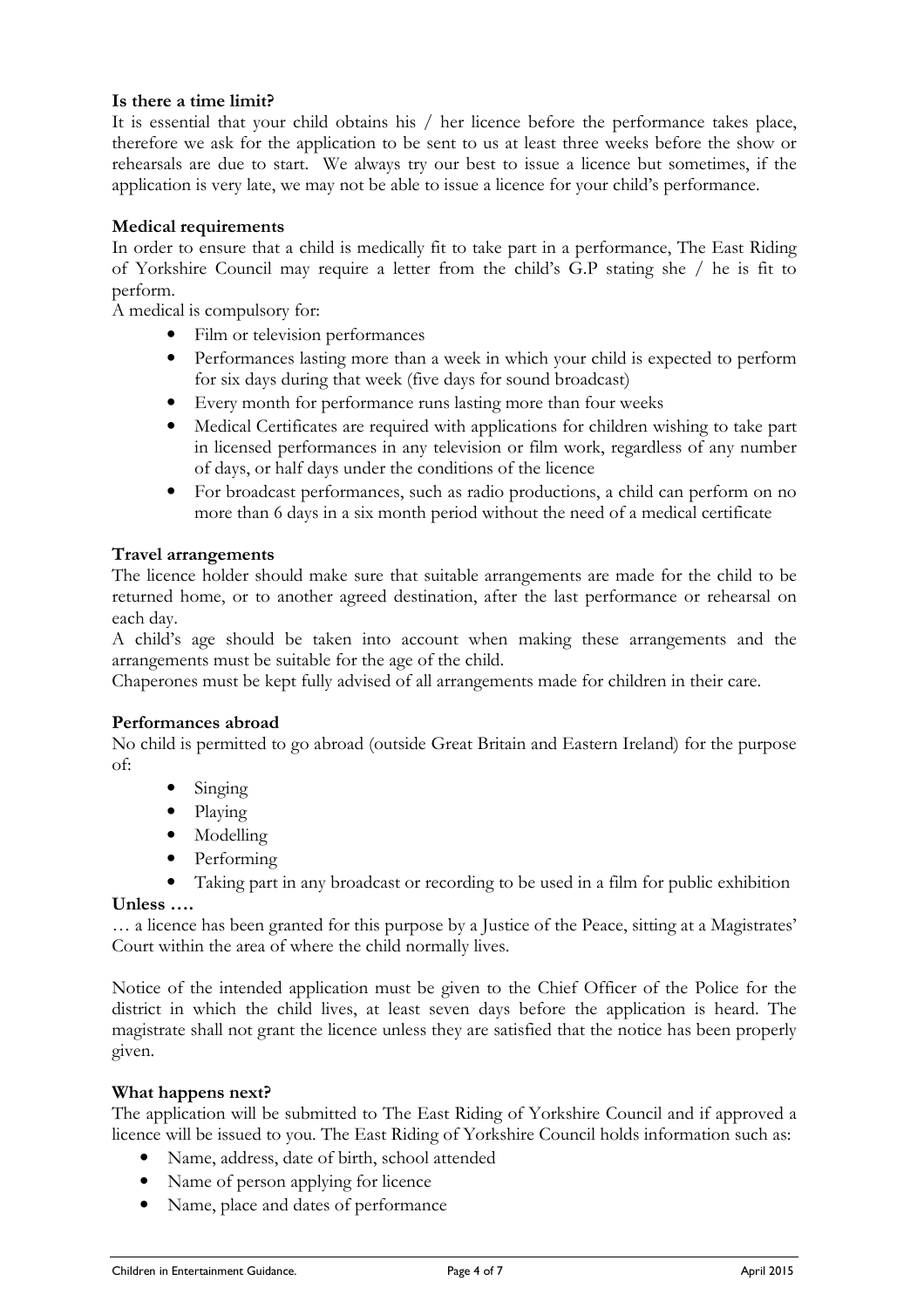# The licence

If approved, the licence is sent to the person whose name is on the front of the form, (normally the producer). A copy is sent to the parent/guardian and where school absence is required the Headteacher will also be sent copy.

If a child is performing outside East Yorkshire, a copy of the licence will also be sent to the appropriate authority where the performance is taking place, and to the child's school

#### Can a licence be withdrawn?

Yes, if we are worried about the welfare of a child. We work closely with producers, chaperones, parents and schools so that children can maximise their opportunities. However, a child's welfare is of paramount importance.

#### Visits to performances

We do have a duty to inspect places where children are performing to check that they are suitable and that the children are being looked after appropriately. If the performance is outside East Yorkshire, the LA for that area will make the inspection. Whilst we cannot visit every venue, we do try to visit as many as possible.

#### Chaperones

The Children (Performances) Regulations 1968 (as amended) state that in certain circumstances, children taking part in entertainment must be supervised by a chaperone or a parent (reg.12.1) and, if the LA think fit (reg.10.1), must be taught by a suitable teacher (reg.10.3c).

The licence holder will be the employer of the chaperone. If appropriate a copy of the Chaperone licence will be required for every applicant of a performance licence.

#### Modelling

The East Riding of Yorkshire Council do not issue six month licences for modelling work. Instead we issue a full licence for each performance or 'shoot' as and when it is required.

If an agent registers your child on their books for modelling work they may ask for the following information before any work has been arranged:

- A completed Part Two of the licence signed by the parent or guardian
- Two passport sized photographs
- A copy of your child's birth certificate

The agent will forward this information to us and we will keep this on file for six months.

#### When agents obtain work for a child they must provide The East Riding of Yorkshire Council with:

- a) A fully completed Part One of the licence application form including the exact details of the location and date of activity
- b) Appendix A Headteacher Certificate

#### Continued…

These details can be faxed to the Education Welfare Service and we will try to issue the licence as quickly as possible.

A child could have their name registered at more than one agency, and each agency may ask for the above information. A licence will only be issued if your child is offered work as we need to know the exact details before we can issue a licence.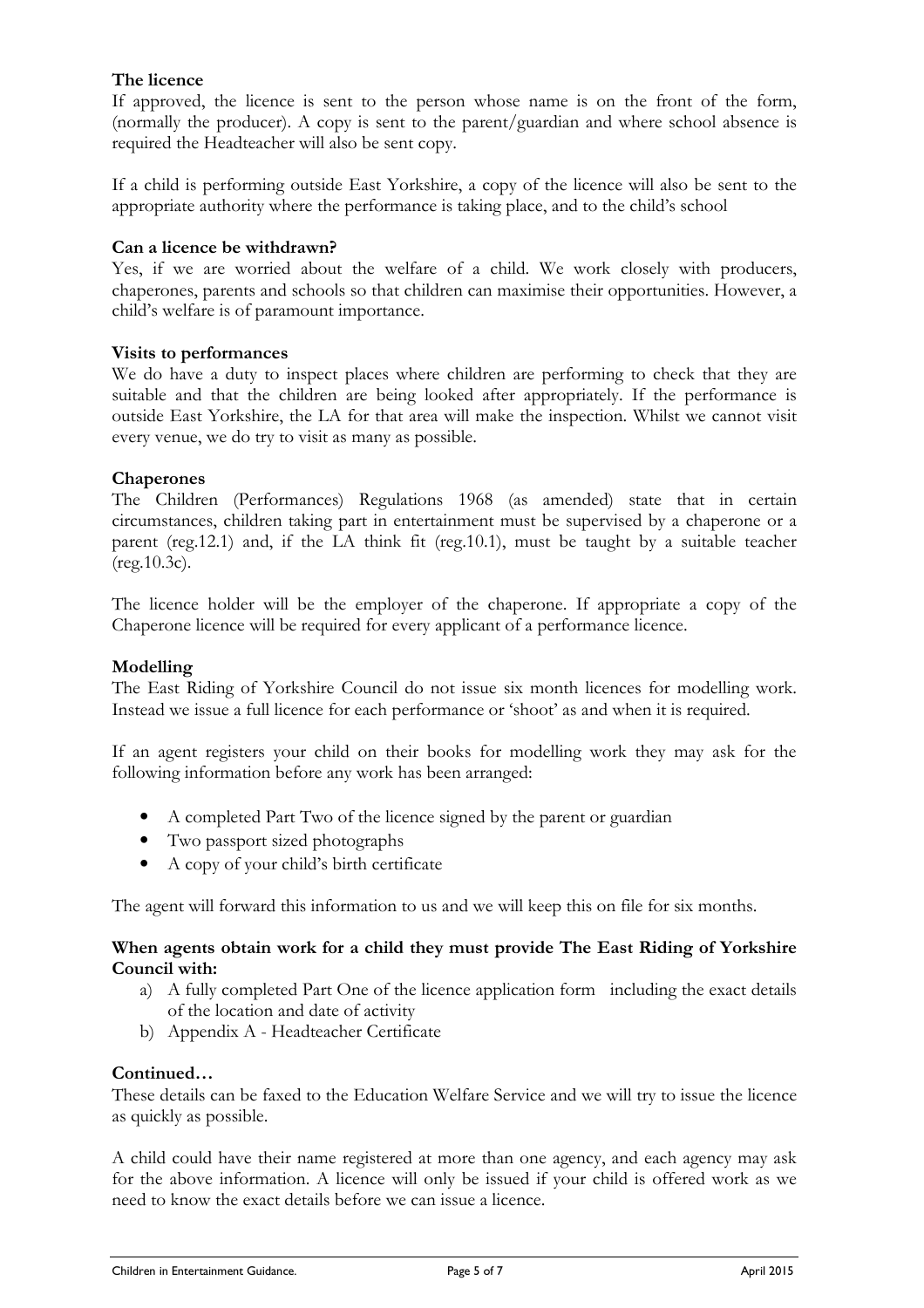# Can I take my own child to a modelling assignment?

Yes, as a Parent/Guardian you can be the person responsible for your child if you do not want a chaperone to be in charge.

You should stay with your child at all times, even during a photo 'shoot'.

# Is a child performance licence required?